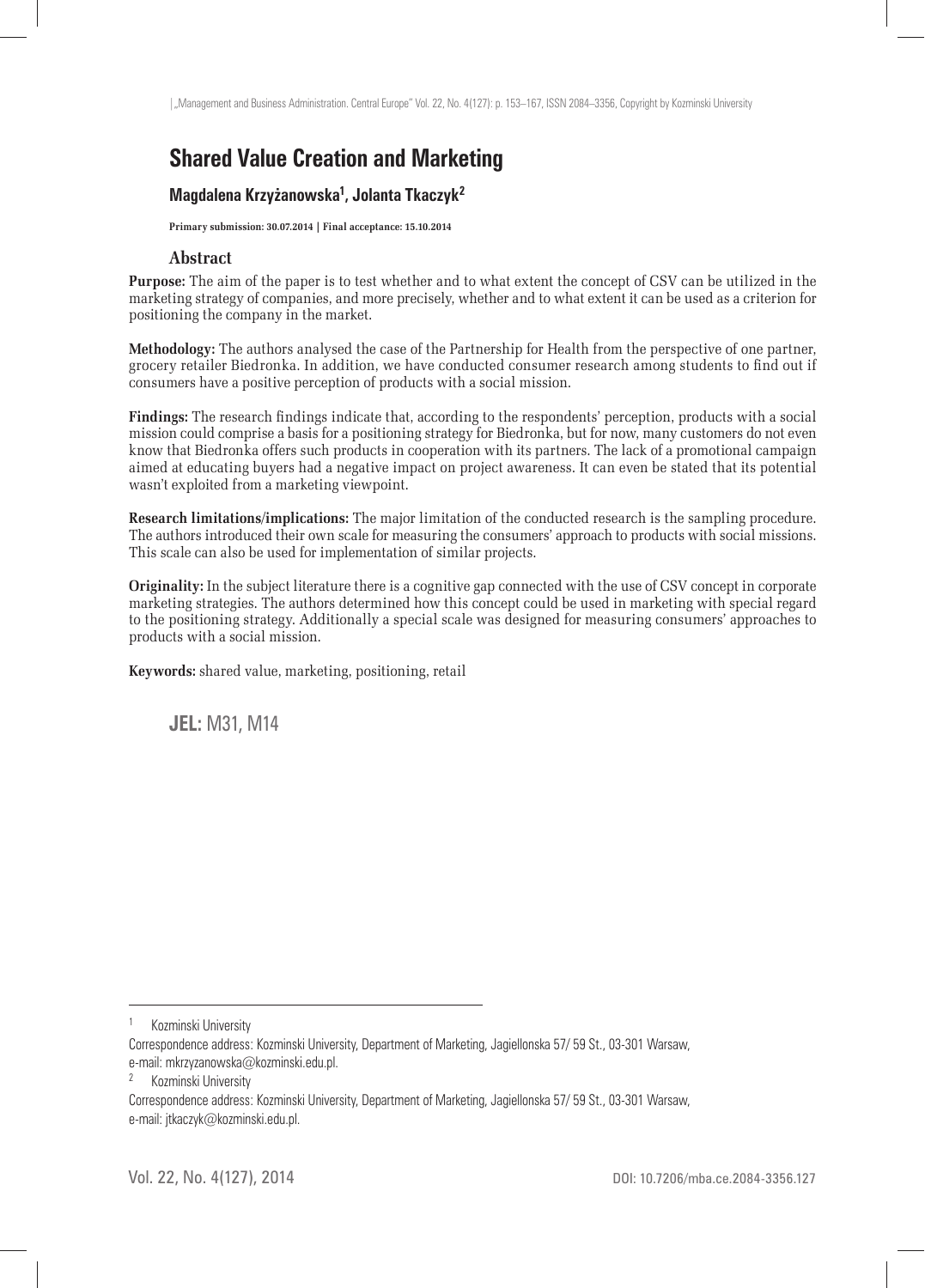### **| Introduction**

Value plays a very important role in choices made by customers. When given the ability to choose among many competitive offers, buyers choose products or services with the biggest perceived value. According to P. Doyle, clients assess value by appraising the products' and services' ability to satisfy their needs (Doyle, 2003). An offer tailored to appeal to customers' needs increases both the company's sales opportunities and the probability of purchase recurrence, which directly generates higher profits.

Global analysis of the retail market indicates sales growth in brands that declare on their labels that they support sustainable development and actively promote efforts in the field of social responsibility (Nielsen, 2014). Consumers are willing to pay more for products and services offered by companies involved in exerting positive social and environmental impacts.

Customers growing interest in health issues, concerns about life conditions and quality improvement, and increasing life expectancy have in turn raised customers' expectations of retailers. Buyers increasingly assume they will be able to satisfy their needs comfortably, avoiding a waste of time or energy. They buy products that should among others meet criteria connected with sustainable growth.

Against the preceding background, the increasingly acute need to address societal issues within market activities can be observed. Consequently, organisations are pressured to incorporate the social environment as an operational variable. This approach is described and perceived as the foundation of corporate development via the concept of shared value (CSV) developed by M. Porter and M. Kramer (Porter and Kramer, 2011). CSV is the reformulation of a competitive strategy and business model in which a company creates a new value by improving its environmental condition. Originated from the general idea of corporate social responsibility (CSR), CSV more precisely considers how enterprises can efficiently secure their growth in a long-term perspective. The main condition for using this source of value will be distinguished by customers who choose products and services offered by companies that have implemented the shared value concept; however, this process seems to be currently in the initial stage.

In a global market one can observe various levels of involvement in the development of CSV initiatives. Nestle, Novartis, Dow Chemicals, Mars, Intel, GE and Vodafone are examples of corporations that are already successful in exploiting this source of value (Pfitzer et al., 2014), but the Polish market is still in its infancy. The initial stage of development in the case of the described phenomenon inspires a question: what is its real potential for creating value for enterprises in the market?

The aim of the paper is to test whether and to what extent the concept of CSV can be utilized in the marketing strategy of companies, and more precisely, how can it be used as a criterion for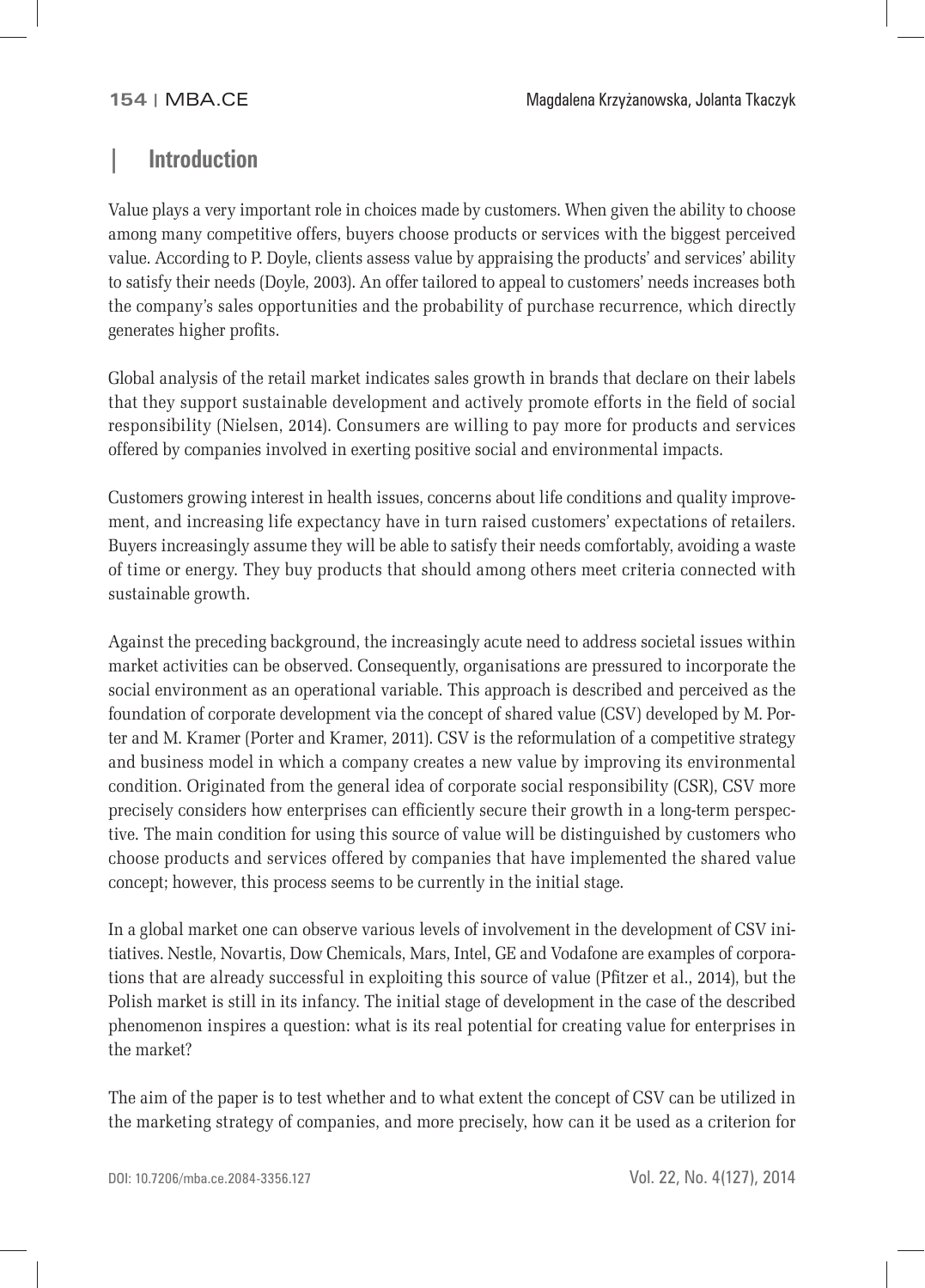positioning the company in the market. To achieve this goal, the authors analysed the case of the Partnership for Health, i.e. the coalition of four organisations responsible for the launch of the Milky Start brand, from the perspective of one partner – grocery retailer Biedronka, which distributes this brand. In addition, consumer research was conducted among students of Kozminski University to find out if the concept of products with a social mission (meeting the criterion of creating CSV by redefining products and markets) has a positive perception among consumers.

# **| The concept of shared value**

The Concept of Shared Value (CSV) is rooted in the nearly 20-year-old idea of Corporate Social Responsibility (CSR) (Garriga and Mele, 2004); it involves, however, elements of a certain innovation. As the original concept, CSR is more general than CSV, because it is defined as "a concept whereby companies integrate social and environmental concerns in their business operations and in their interaction with their stakeholders on a voluntary basis" (Commission of the European Communities, 2001). The essence of CSV lies in taking on responsibility with reference to the societal sphere and the natural environment, first of all in the name of a moral duty.

Other researchers describe it as "the organisation's commitment to minimising or eliminating any harmful effects and maximising the long-run beneficial impact on society" (Mohr et al., 2001). It has been proven in practice, however, that such commitment is likely to result in conflicts between business and societal goals that, consequently, expose both spheres to the effects of undesirable consequences, such as excessive costs (Orlitzky et al., 2003). The positive effect that is featured in the analysis of CSR's importance consists in its contribution to the development of a company's good image and the increase in its product differentiation (McWilliams and Siegel, 2011).

The variety of different business approaches to Social Responsibility, and particularly the work of Jed Emerson (Emerson, 2003) concerning the concept of "Blended Value" (as a conceptual framework for advancing a vision of value creation that is not based upon a bifurcated understanding of the nature of value "either/or", but rather a unified, holistic understanding of value as "both/and," "integrated and non-divisible") can be perceived as a precursor for the work of Michael Porter and Mark Kramer. Similar considerations can be found in S.L. Hart's and M.B. Milstein's scientific paper "Creating sustainable value" (2003), in which the authors attempted to introduce the concept of sustainable development to the theory of creating value. The title concept was defined as policies and practical solutions that contribute to a more sustainable world while enhancing shareholder value. In this article the methods of value creation in sustainable enterprise were presented.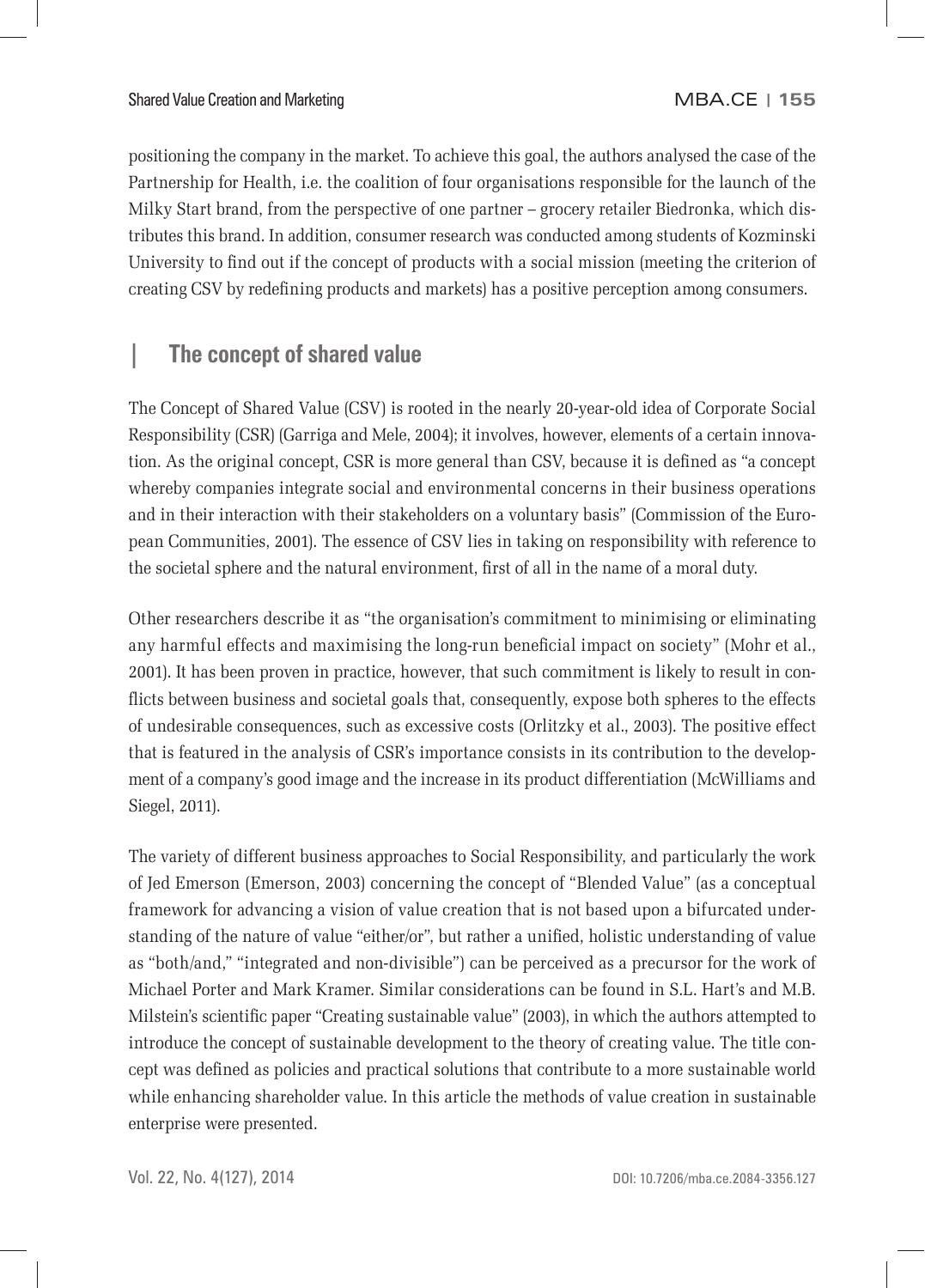Porter and Kramer were the first to coin the term "strategic CSR" (2006), which they further developed into the idea of "Creating Shared Value" (2011). In the words of two Harvard professors, CSV promises to "*reinvent capitalism – and unleash a wave of innovation and growth*".

Achieving financial benefits as a result of creating societal benefits is a common ground for CSV and CSR, but there is a significant difference between these two concepts. CSR is defined as "creating societal benefit regardless of costs, i.e. it involves distributing value that has been previously created, while CSV consists in development of new market opportunities and creation of new value" (Kramer, 2011). According to this idea, the emergence of shared value is the result of the increase in the enterprise's ability to compete and to improve concurrently the quality of life in local communities existing in the company's neighbourhood (Porter and Kramer, 2011). It is assumed that the economic and societal growth can be described with the use of category of value, understood as the relation of benefits to costs, which in business operations is measured by productivity, while in the social sphere it is expressed by the decrease of undernourishment, poverty, unemployment or pollution. CSV means the concurrent development of business and societal value and should not be attributed only to companies sharing common values with their stakeholders or, even more, with charitable activities. Instead, it ought to be closely related to forming a competitive strategy, whose key element is the search for new market opportunities in the field of needs, both individual (the predominant approach to business, so far) and social.

In order to distinguish between CSV and CSR, Porter and Kramer (2011, p. 16) developed a list of the main criteria that set the two concepts apart (see below). In case of the CSV approach, the initiatives undertaken should be long-term profit-oriented, while still retaining the benefits of the philanthropic approach. Ensuring that CSR initiatives can be economically sustainable in the long term, risks and uncertainties must be diminished, which greatly increases the incentive for firms to be socially responsible.

There are three major activities used for the concept's implementation (Porter and Kramer, 2011):

- 1. Reconceiving products and markets, which consists of identifying and solving problems of local communities through products taking social needs into consideration (for example, in the field of health and nutrition):
- 2. Redefining productivity in the value chain through the implementation of organisational and technological solutions that allow the reduction of unfavourable environmental and societal influences:
- 3. Developing supportive industry clusters at company locations by undertaking initiatives that support entities engaged in the value chain or entities that have such potential.

These three methods for CSV implementation are not completely independent from each other. On the contrary, one process is often based on another (Trzaskowski, 2012). The launch of new products or services, or their redesign, usually requires changes in the supply chain. This has a direct impact on productivity in the value chain. The economic analysis of productivity can justify the sense of supporting clustering around the company.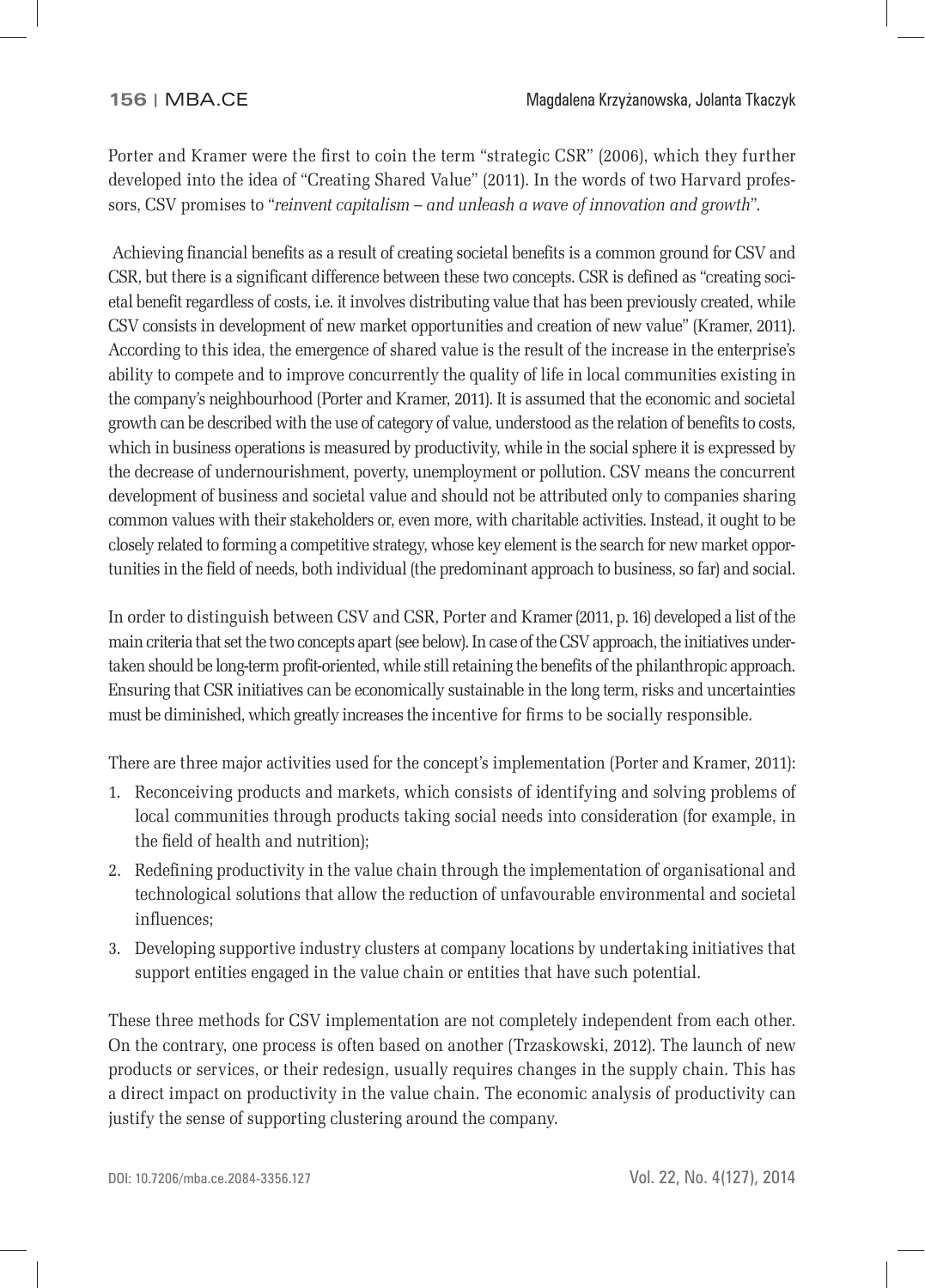|                          | CSR                                                             | csv                                                    |
|--------------------------|-----------------------------------------------------------------|--------------------------------------------------------|
| Value                    | Doing good                                                      | Economic and societal benefits relative to cost        |
| Focus                    | Citizenship, philanthropy, sustainability                       | Joint company and community value creation             |
| Nature of the activities | Discretionary or in response to external pressure               | Integral to competing                                  |
| <b>Profits</b>           | Separate from profit maximization                               | Integral to profit maximization                        |
| Agenda                   | Is determined by external reporting and personal<br>preferences | Is company specific and internally generated           |
| <b>Financing</b>         | Impact limited by corporate footprint and CSR budget            | Realigns the entire company budget                     |
| Example                  | <b>Fair trade purchasing</b>                                    | Transforming procurement to increase quality and yield |

### **Table 1 | Differences between CSV and CSR concept**

Source: Lapina, Borkus and Starineca (2012).

Among the essential conditions for successful CSV implementation there are as follows: thorough recognition of social needs, identifying available factors for increasing companies' productivity, and cooperation between business entities and non-profit organisations.

The initiative can be assigned to a CSV, if the following conditions are met (Lapina, Borkus and Starineca, 2012):

- It can be profitable, if given enough time;
- It has a favourable social or environmental impact;
- It is not disconnected from the core business itself.

The CSV concept happens to be contested by academics because of simplifications involved. Trzaskowski believes that many aspects of CSV require further explanation, particularly the question of shared value measurement. Crane, Palazzo, Spence and Matten reproach the concept for its platitude and over-simplifications regarding the social role of enterprises, as well as the lack of originality and the naïveté about the challenges of business compliance, combined with companies ignoring the tension between social and economic goals (Crane, Palazzo, Spence and Matten, 2014). Furthermore, they claim that the academic world has accepted this theory in a way driven by the 'Porter's effect', as his publications are widely and willingly quoted. In the analysis of 250 articles dealing with this concept, the authors found only 2 percent of papers presenting a critical approach to it. However, the lack of criticism cannot be considered the argument supporting the weakness of the theory itself. There are many successful companies that appreciate the usefulness of CSV, for example Becton Dickinson, Vodafone, Mars, and Coca-Cola (Pfitzer et al., 2013). Although the creators of the CSV idea were inspired by previous achievements, they were the first to elevate social goals to a strategic level and articulate a clear role for governments in responsible behaviour. According to authors of this text, this concept has a wide potential of utilisation in corporate marketing strategies. Strengths and weaknesses of the CSV concept are presented in Table 2.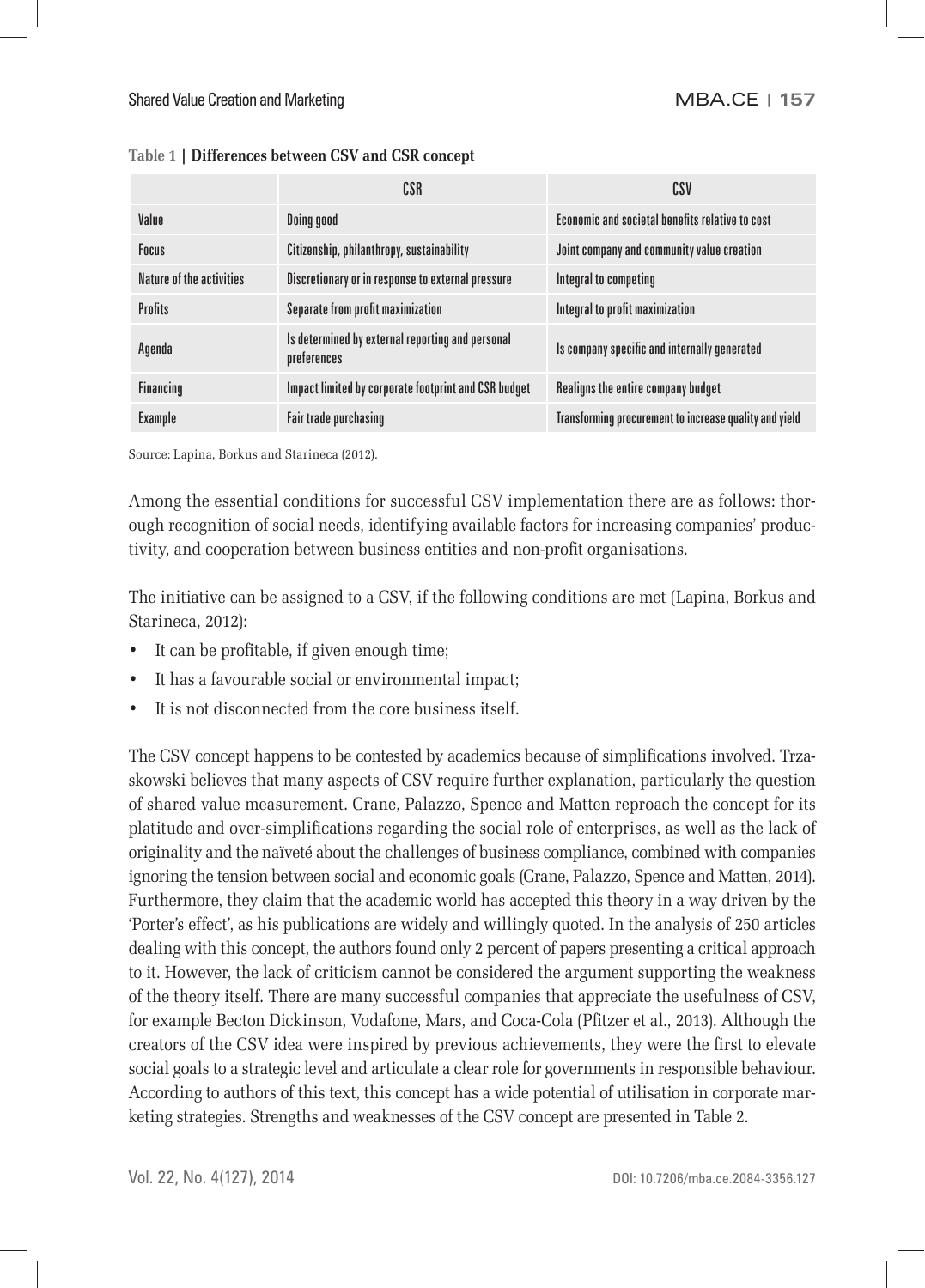### **Table 2 | Strengths and weaknesses of the CSV concept**

| Weaknesses                                                                | <b>Strengths</b>                                                                                                             |
|---------------------------------------------------------------------------|------------------------------------------------------------------------------------------------------------------------------|
| CSV is unoriginal                                                         | CSV successfully appeals to practitioners and scholars                                                                       |
| CSV ignores the tensions between social and economic goals                | CSV elevates social goals to a strategic level                                                                               |
| CSV is naive about the challenges of business compliance                  | CSV articulates a clear role for governments in responsible behaviour                                                        |
| CSV is based on a shallow conception of the corporation's role in society | CSV adds rigor to the concept of "conscious capitalism" and provides<br>an umbrella construct for loosely connected concepts |

Source: Crane, Palazzo, Spence and Matton (2014).

# **| CSV and marketing strategy**

The possibility of using the concept of CSV in marketing strategy is conditioned by the way a company creates CSV and the marketing strategy they adopt. If the marketing strategy is defined as the selection of the target market (targeting), positioning and designing the marketing mix (Kotler, 2005; Krzyżanowska, 2011), using the CSV concept is possible in each of these elements (Table 3).

### **Table 3 | The use of the concept of CSV in marketing strategy**

| <b>Methods of CSV creation</b>               | Elements of marketing strategy in which CSV can be used |
|----------------------------------------------|---------------------------------------------------------|
| <b>Reconceiving products</b>                 | <b>Positioning, Product, Price</b>                      |
| <b>Reconceiving markets</b>                  | <b>Targeting, People</b>                                |
| <b>Redefining productivity</b>               | Price, Place, People                                    |
| <b>Building supportive industry clusters</b> | <b>Product, Place, Marketing Communication</b>          |

Source: own work.

In this article, the authors focus on the use of CSV concept in the marketing strategy, using the example of positioning.

The idea of positioning often occurs in literature as the key element of marketing strategy (Krzyżanowska, 2011; Kotler, 2005), but its meaning is not homogeneous. In general, it can be interpreted in a narrow or wide way (Krzyżanowska and Tkaczyk, 2012). Narrow definitions are derived from the frequently quoted publication by Ries and Trout (1981), in which positioning distinguishes a product in consumers' minds and refers to the development of the marketing mix structure, with special consideration for the marketing communication. The extended meaning of positioning results from the assumption that it constitutes the basis of the marketing strategy, as it involves both the choice of the target market and the competitive edge that the company is seeking. The strategic meaning of positioning in this approach is meant to include the fact that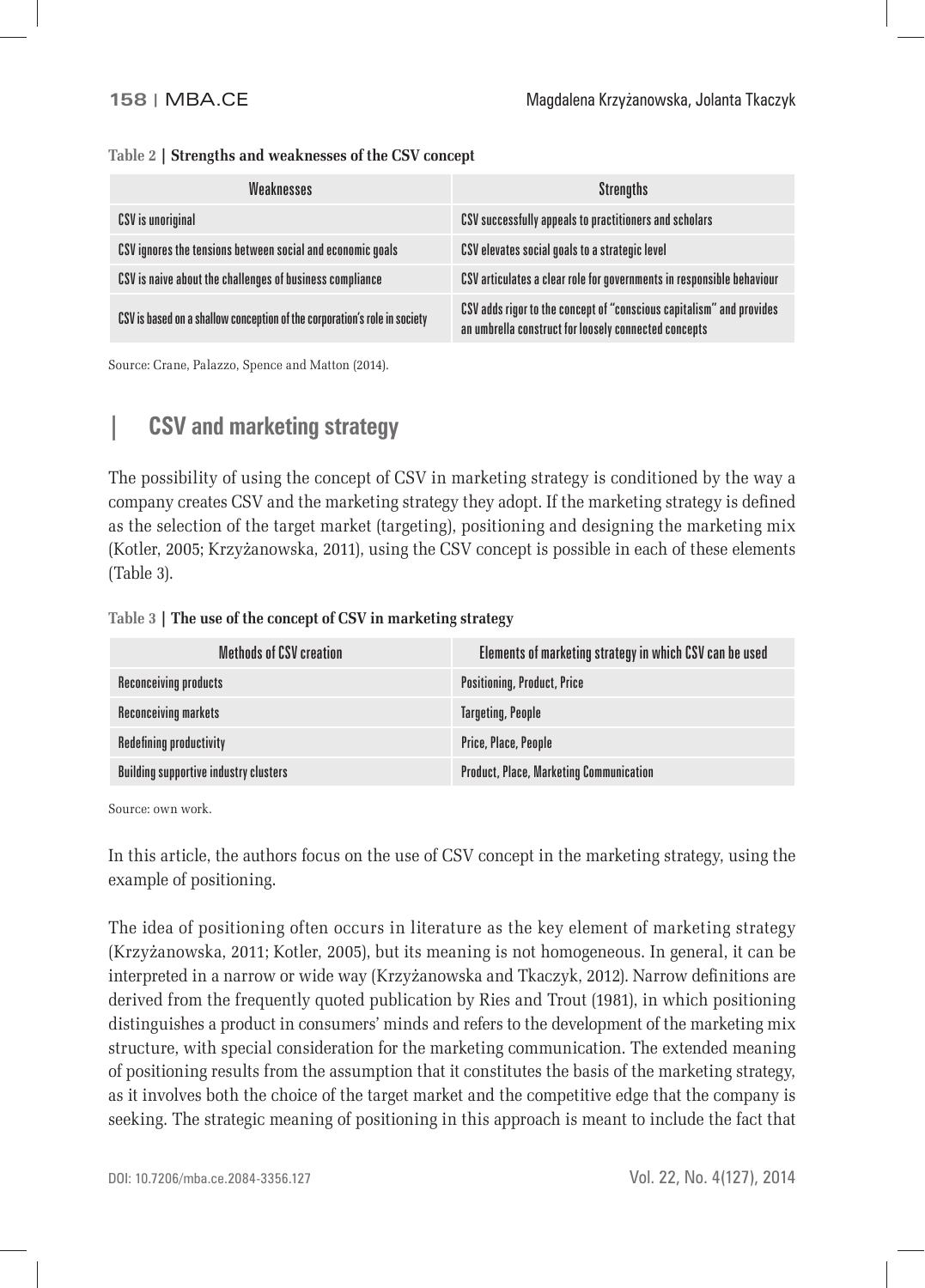positioning determines paths for raising resources required to achieve the chosen strategy (Attia and Hooley, 2007).

The more comprehensive character of the wide approach (which takes into account not only the tactical meaning of positioning but also its strategic importance, including competitive conditions) makes it more applicable. The authors of this paper acknowledge that positioning serves the organisation's offer in taking the unique position – as compared to competitors' offers – in the buyers' minds, thanks to which they make a decision to purchase it.

From the practical viewpoint, positioning is conducted with the use of certain features of an offer that are defined as the positioning criteria. Just like the apprehension regarding the positioning concept, the issue of its criteria has been the subject of controversy (Blankson and Kalafatis, 2004). Numerous conceptions of positioning criteria can be found, but the authors of this paper focus on the empirically verified typology, presented in Table 4.

| <b>Positioning criterion</b> | <b>Features of the offer</b>                                                        |
|------------------------------|-------------------------------------------------------------------------------------|
| Top of the range             | Upper class, Top of the range, Status, Prestigious, Posh                            |
| <b>Service</b>               | Outstanding service, Personal attention, Focus on people, Friendly                  |
| Value for money              | <b>Durability, Warranty, Safety, Reliability</b>                                    |
| <b>Attractiveness</b>        | <b>Good aesthetics, Attractive, Cool, Elegant</b>                                   |
| <b>Country of origin</b>     | Patriotism, Country of origin                                                       |
| <b>Brand name</b>            | The name of the offering, Leaders in the market, Extra features, Choice, Wide range |
| <b>Selectivity</b>           | Discriminatory, Non-selective, High principles                                      |

| Table 4   Typology of positioning criteria |  |  |  |  |
|--------------------------------------------|--|--|--|--|
|--------------------------------------------|--|--|--|--|

Source: Blankson and Kalafatis (2004).

Taking into account the concept of positioning and methods of creating shared value, the authors of this article noted that CSV could be used as a criterion for positioning within two categories: value for money or attractiveness, but mainly as a way to redefine the product (the first method of CSV). Value for money is a suitable category for products whose objective is to meet the basic social needs at a minimum cost. In contrast, products in the attractiveness category are those that add attractive elements by enriching the product with social mission, such as a reduced carbon footprint or improved education.

# **| The case of The Partnership for Health and Biedronka**

The Partnership for Health (Partnerstwo dla Zdrowia) is a coalition of four entities, including two food manufacturers, Danone (dairy products) and Lubella (cereal products), retailer Biedronka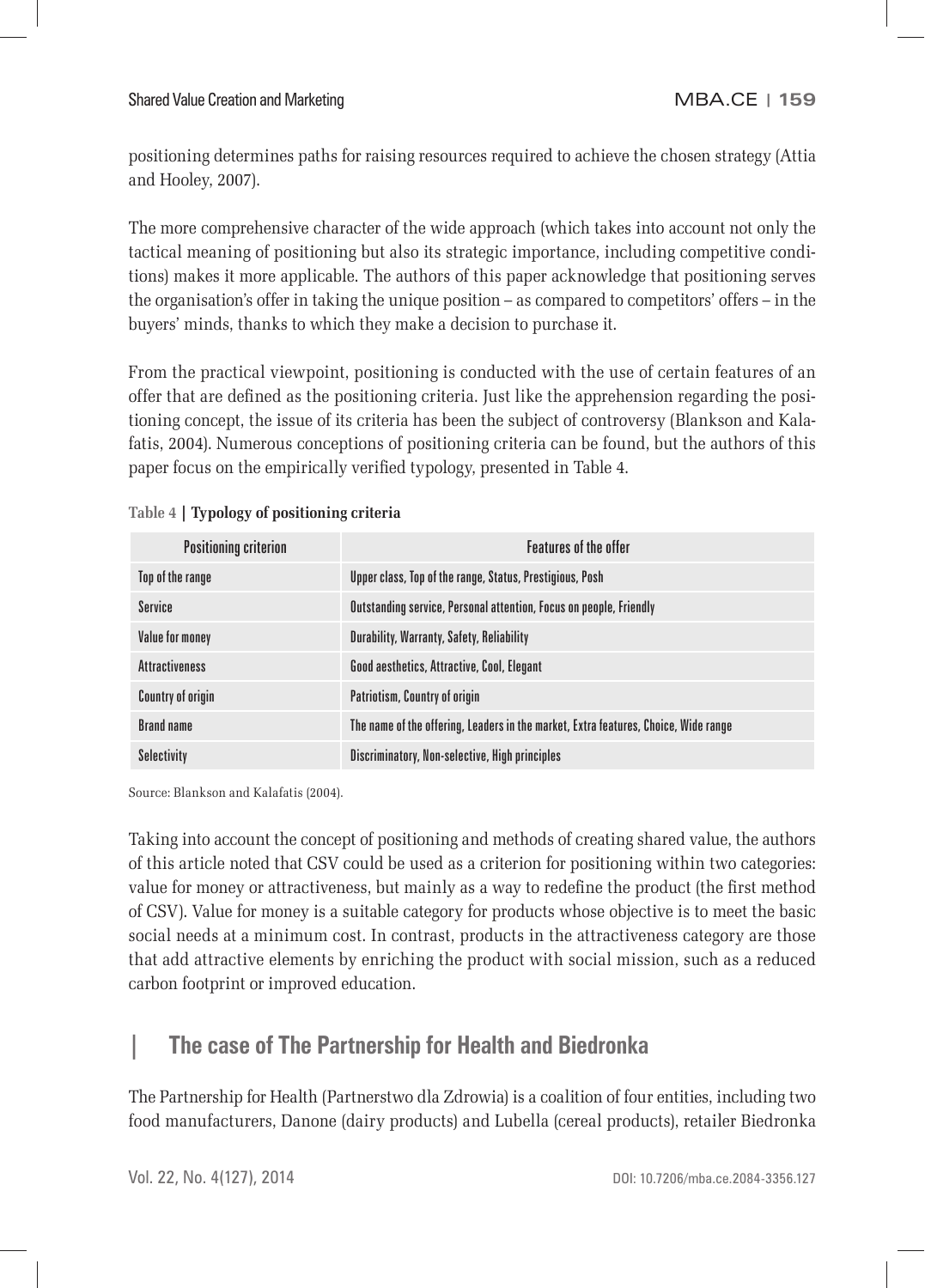(discount grocery chain store) and the scientific institution the Institute for Mother and Child (IMiD). The partnership was established in 2006 as the initiative of Danone and IMiD in order to prevent undernourishment in young (early school grades) children and to propagate principles of proper nutrition. The first stage of cooperation between the participants was to examine Poles' dietary habits and develop a product meeting both economical availability standards and children's nutritional needs. The research findings showed that 57 percent of children aged 6–10 in Poland eat semolina served with milk at least three times a week; there is a common belief that such a meal has a favourable influence on health. This is why the first product developed by the coalition was Milky Start (Mleczny Start), semolina with milk, enriched with minerals and vitamins. The product ingredients comply with the 12 principles of proper nutrition, according to the Institute recommendations, and one serving provides up to 25 percent of the daily requirement for selected nutrients. The product's instant formula makes it easily accessible, as there are no problems with storage or preparation. The product goes in line with nutrition habits and is available for low-earners – one portion costs PLN 0.69. It is offered exclusively in the Biedronka chain, including all its stores, with no substantial marketing support. Since the launch of the Milky Start brand, 50 million portions have been sold, of which nearly one third were to lowincome families (Danone, 2014).

The Milky Start product can be viewed as a particular example of the product reformulating initiative: it was developed to solve a social problem of undernourishment through the supply of a valuable, although very cheap, product. The unique nature of this undertaking is that the profits from product sales are reinvested in its development and similar initiatives, which means that commercial partners do not directly benefit from product sales. At the end of 2014, three products are sold in the Milky Start project: semolina with milk, sandwich and yogurt.

Biedronka is the brand owned (since 1995) by Jeronimo Martins Polska SA. The company concentrates its operations on retailing and is the leading player in discounters with the most nationwide coverage. Its stores are located in large-, medium- and small-sized cities and towns. In 2013 there were 2,415 stores operating under the Biedronka brand. Jeronimo Martins Polska SA does not engage in online retailing operations in Poland; instead,the company focuses on its brickand-mortar business. In 2013, Jeronimo Martins Polska SA was the biggest retailing company in Poland with a 10.7 percent market share (percentage of retail value) and was the biggest discounter in 2013, possessing 80 percent of retail value share. The company proves to be the unrivaled leader due to its dynamic chain expansion across the country as well as the broad product assortment offered at low prices. Biedronka outlets offer a unified store design and fairly wide selection of grocery and non-grocery goods, mainly under private label. The stores are located in the neighbourhood of residence areas or workplaces, making Biedronka outlets increasingly popular for daily and weekly shopping. The Biedronka concept became popular among Polish customers, basically due to very attractive prices, a factor of high importance for price-sensitive Poles (Retailing in Poland, Euromonitor, 2014).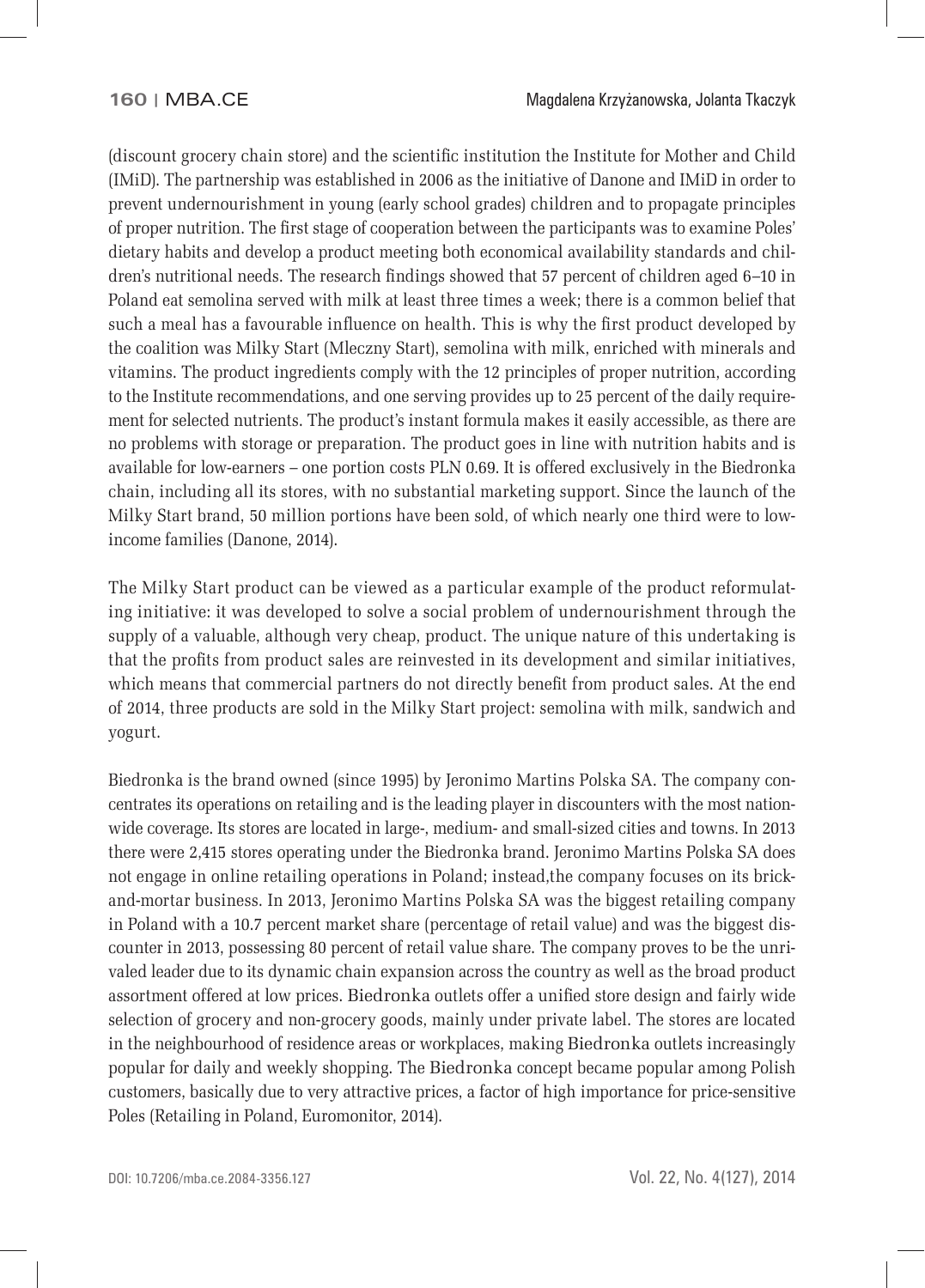Unfortunately the company's value on the stock market in Lisbon fell in 2014 from nearly EUR 10 billion to EUR 5 billion. Recent statistics show that customers are starting to turn away from Biedronka. In 2011, Biedronka boasted a 20 percent increase in LFL (comparing sales in the same store year over year). In the first quarter of 2013 it grew by only 8.8 percent. In the first quarter of the current year a decline of 2.7 percent was reported. In the second quarter (including Easter sales, which are usually higher than average) the increase was symbolic: about 0.3 per cent. In the third quarter, there was again a decrease of 1.3 percent (Polakom znudziła się Biedronka, 2014).

After considering the above data it seems obvious that Biedronka's owners have to develop a new strategy for attracting customers. A question therefore arises: whether it would be a good positioning criterion for Biedronka to increase offerings of products with a social mission, meeting the above highlighted conditions for CSV initiative.

# **| Methodology**

In order to verify the usefulness of the CSV concept as the positioning criterion, the authors of this paper developed their own scale for measuring consumers' attitudes toward products with a social mission. In addition, the perception of Biedronka's brand among respondents was examined, with the use of perception maps prepared on the basis of the semantic differential scale, in order to find out more about customers' perception of Biedronka's position versus its competitors.

A seven-point semantic differential scale was applied to four competing brands: Biedronka, Żabka, Tesco and Lidl. The three latter were selected as Biedronka's direct or substitutive competitors. The following pairs of antonyms were examined during the research: cheap/expensive, dishonest/honest, boring/interesting, conservative/open to changes, offering low-quality products/offering high-quality products, with future/without future, a wide range of products/limited range of products.

The sample was selected by convenient method. The questionnaire was prepared with the use of webankieta.pl online service and then the automatically-generated link was sent to 173 students of Kozminski University. Complete answers were received from 98 participants.

In the next stage, this information was researched with the use of the authors' scale comprising seven statements reflecting particular components of attitudes according to the ABC model (Table 5).

The accordance with the above statements was researched with the use of the 5-point Likert scale. Cronbach's alpha for the developed scale amounted to 0.75, which is enough to consider it reliable.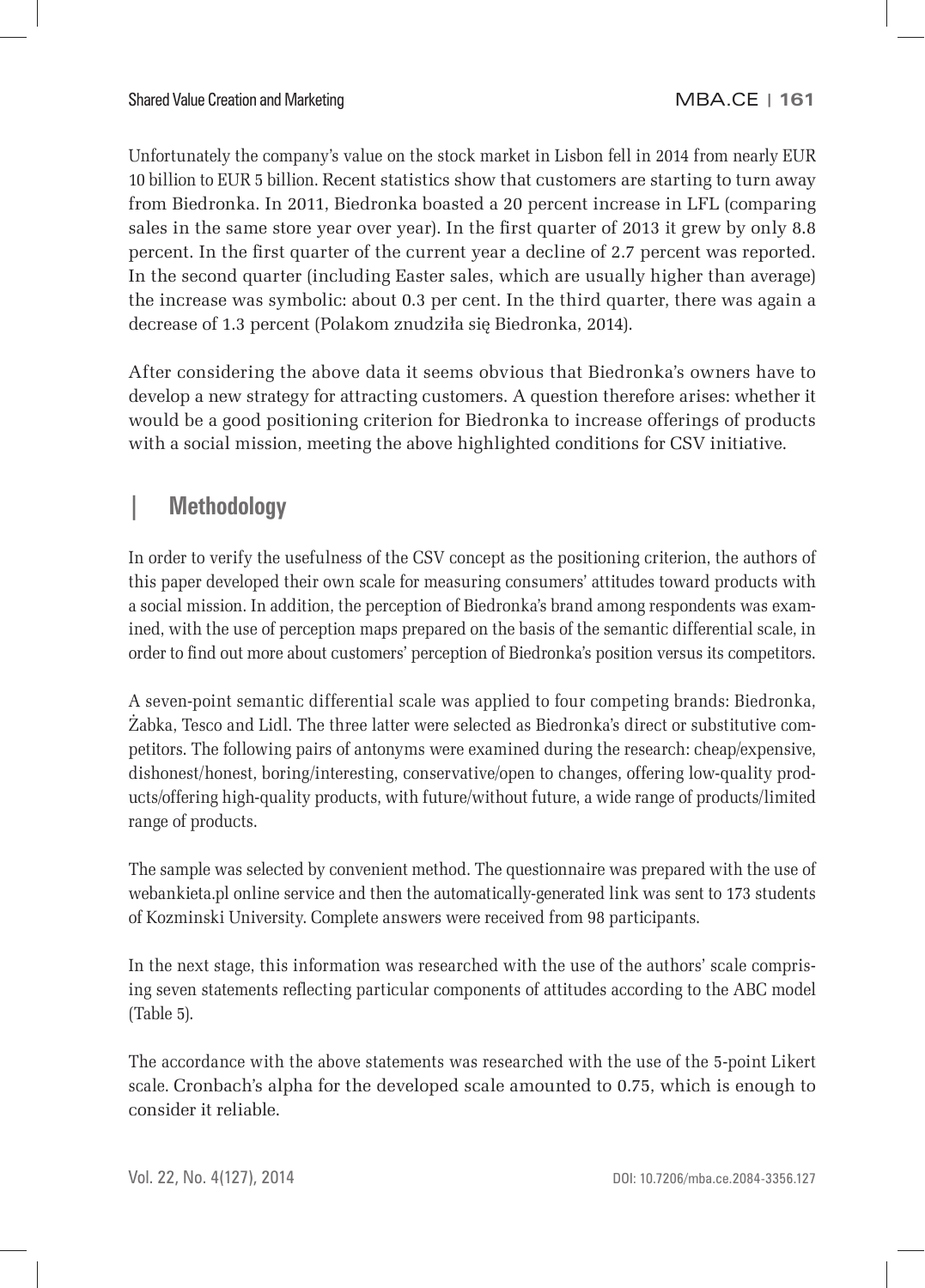| The component of attitude | <b>Statement</b>                                                                                                                                                                                                                                                                                                         |
|---------------------------|--------------------------------------------------------------------------------------------------------------------------------------------------------------------------------------------------------------------------------------------------------------------------------------------------------------------------|
| <b>Affective</b>          | (1) Corporate social responsibility is nothing but image-oriented actions undertaken by companies. (reverse scale)<br>(2) Products with a social mission, such as Milky Start, are a good idea.<br>(3) I don't believe in the good intentions of companies manufacturing products with a social mission. (reverse scale) |
| <b>Behavioural</b>        | (1) I am more willing to shop in stores whose offerings includes products with a social mission.<br>(2) I am willing to buy products with a social mission.                                                                                                                                                              |
| Cognitive                 | (1) There should be more products with a social mission.<br>(2) Products with a social mission should be more intensively promoted.                                                                                                                                                                                      |

| Table 5   Scale of measuring attitudes of products with a social mission |  |
|--------------------------------------------------------------------------|--|

Source: own work.

Respondents were also asked if they are familiar with the Milky Start idea and how much they like the Milky Start product. If respondents did not know the idea at all, it was presented to them in the form of a brief summary.

### **| Findings**

Respondents are most willing to do grocery shopping in Lidl (45 percent) and Biedronka (45 percent). Gender has no impact on respondents' choice of shopping location.

In order to recognize the Biedronka brand position in the customer minds, the brand perception maps were constructed in the context of Lidl, Żabka and Tesco brands, using the semantic differential scale. The perception map assessing the pair of variables "dishonest/honest" and "conservative/open to changes" is presented in Figure 1.

**Figure 1 | Perception map of selected grocery retail brands**

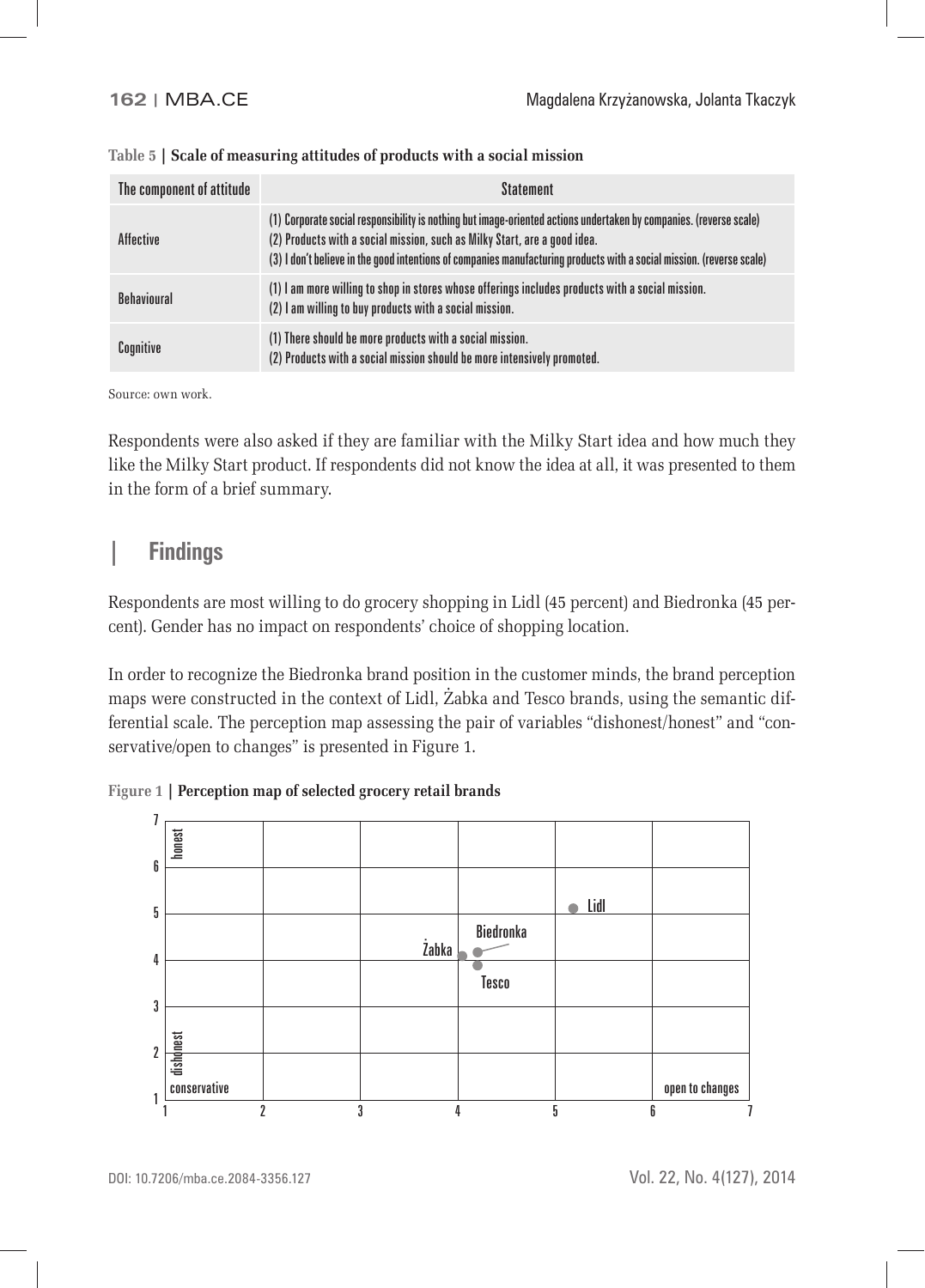Considering two variables, "dishonest/honest" and "conservative/open to changes," it should be noted that analysed brands group more or less in the middle of the scale – except Lidl, which is clearly distinguished from others, being perceived by customers as more open to changes and more honest.

Additionally, the perception map was prepared on the basis of two other variables: "wide range of products/limited range of products" and "cheap/expensive" (Figure 2).



**Figure 2 | Perception map of selected grocery retail brands**

It can be concluded at this stage that Tesco and Lidl brands are perceived as relatively cheap with a moderate range of products. Biedronka is viewed as the cheapest brand, but with a limited product offer. In this ranking Żabka has the worst position, as customers believe it is both the most expensive and the most limited in terms of product range.

Taking the analysed variables into account, the Biedronka brand is evaluated as the brand "of the middle." According to customers**,** Biedronka doesn't differ too much from Żabka or Tesco. Admittedly it is perceived as the cheapest brand, which is consistent with its positioning, but the very limited offer is a drawback.

There is a clear difference between Lidl and other brands, as the first one is perceived unambiguously as the most honest, open to changes and relatively cheap brand, offering also quite a wide range of products as compared to competitors. Therefore, the Lidl brand is also viewed more favourably than the Biedronka brand in this respect.

The analysis of Biedronka brand perception doesn't produce optimistic conclusions, as despite undertaking actions to improve, the brand is not viewed as a distinguished one. Its image seems to be featureless, and apart from low prices, it doesn't leave any significant associations in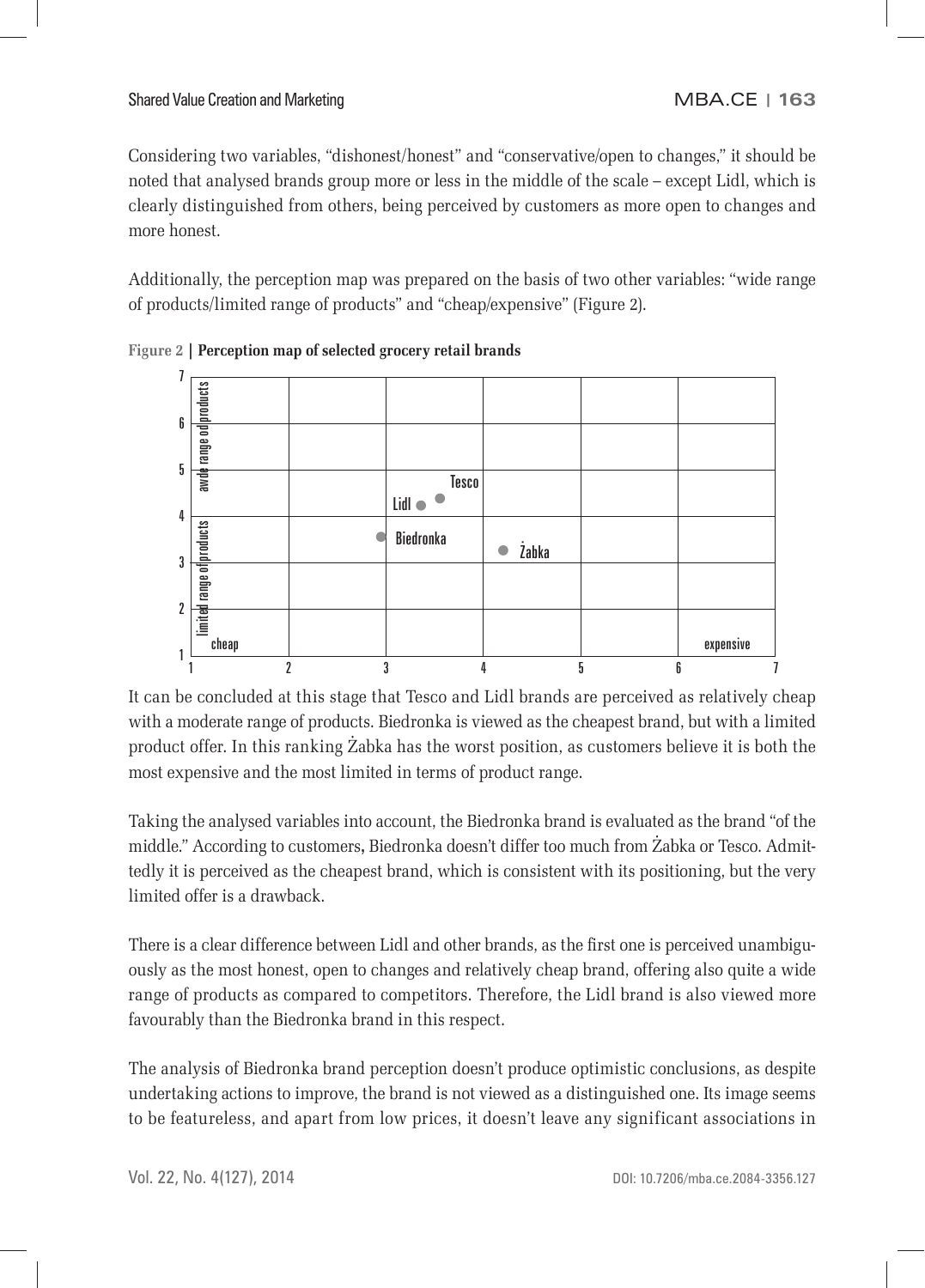customers' minds. This position can be dangerous in the long-term, which is already noticeable in the latest financial results.

In the next part of the research, the authors of this paper examined the awareness of the Milky Start brand offered by Biedronka stores, as well as customers' attitude toward products with a social mission. A majority (66 percent) of respondents haven't heard about Milky Start or any other product with social mission. Only about one-third (34 percent) of respondents are familiar with the Milky Start brand.

The results indicating customers' attitudes toward products with social mission are presented in Figure 3.



**Figure 3 | Customers' attitudes toward products with social mission**

According to the absolute majority of respondents, there should be more products with a social mission, and they should be more intensively promoted. The respondents also consider products with a social mission to be a good idea. A majority of respondents (58 percent) believe in the good intentions of companies offering such goods; however, more than a half state that companies do it mainly in order to improve their image. An impressive 68 percent of respondents declare their willingness to buy products with a social mission, while 53 percent would be more eager to choose a store offering such products for their everyday shopping.

The comparison of answers given by people already familiar with Milky Start with answers of those unfamiliar with the brand leads to some interesting conclusions, as these two groups of answers differ significantly from each other (Figure 4).

The respondents who had no idea about Milky Start before the research liked the idea of products with a social mission more, but they were more critical about corporate social responsibility (CSR), admitting more willingly that CSR was nothing but image-oriented actions. Such people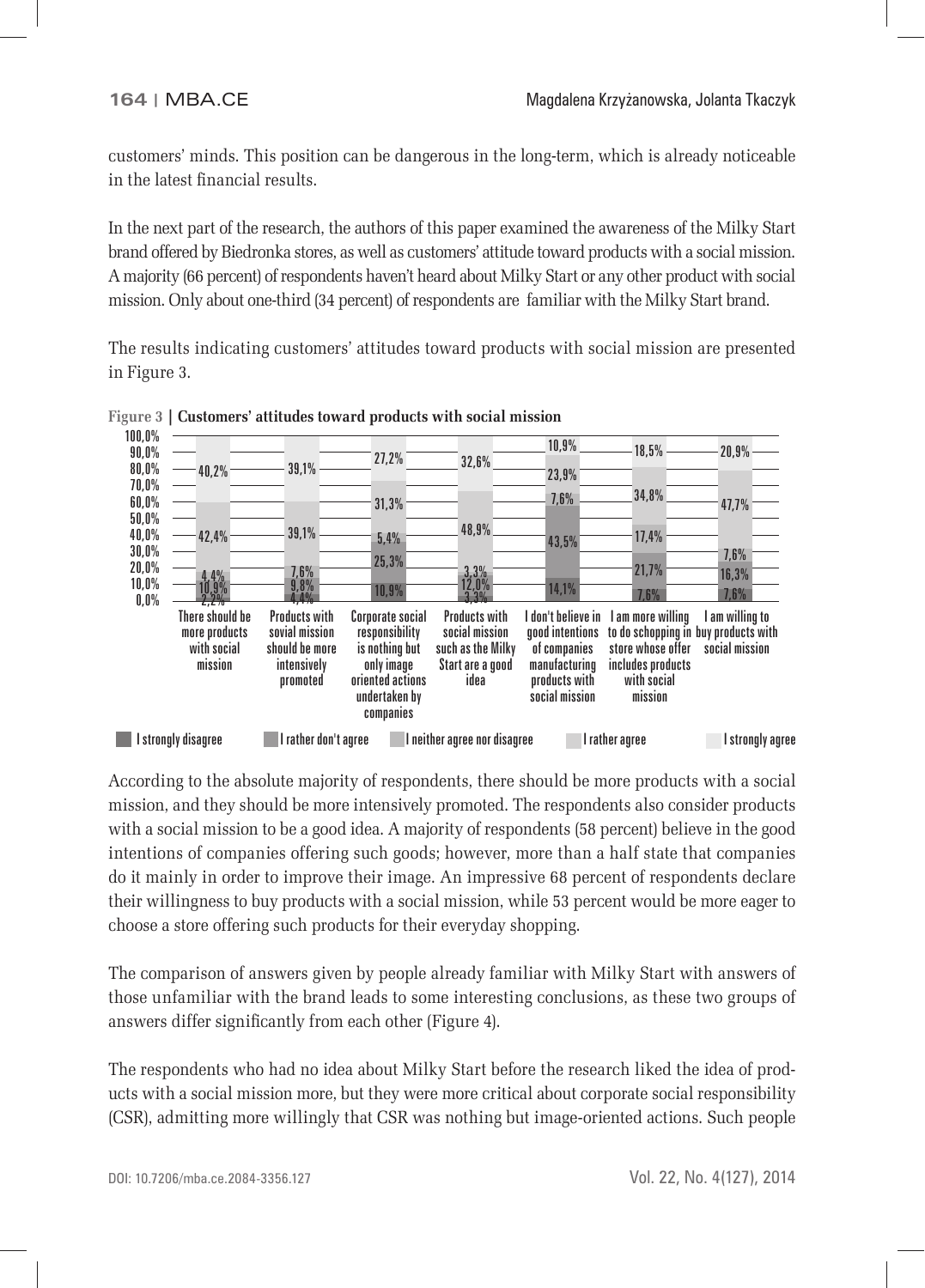were also more eager to declare they would buy products with social mission and would choose stores offering such products.





# **| Limitation and further research**

The major limitation of the conducted research is connected with the sampling procedure. The convenient method used for sampling does not allow extrapolations of any general conclusions beyond the population of respondents. The method chosen by the authors was determined based on time and cost limitations. The students of Kozminski University, who usually pay for their education, represent a specific group, guided in their purchasing decisions by criteria other than price. Biedronka representatives mentioned that although the respondents were not a main target for the brand, Biedronka would like very much to attract the segment of higher-income customers. Therefore, the research findings showing that Biedronka was the shopping location most often chosen by Kozminski University students were received very favourably.

An interesting research issue for the future, apart from expanding the respondents' group, is to learn more about the influence of psychographic features related to lifestyle and personality on the acceptance of products with a social mission. The research conducted by the authors of this paper can be treated as the initial testing of the device, i.e., the scale of acceptance for such products.

# **| Conclusion**

According to the research findings, the respondents' perception of products with a social mission could comprise a basis for a positioning strategy for Biedronka, but for the time being,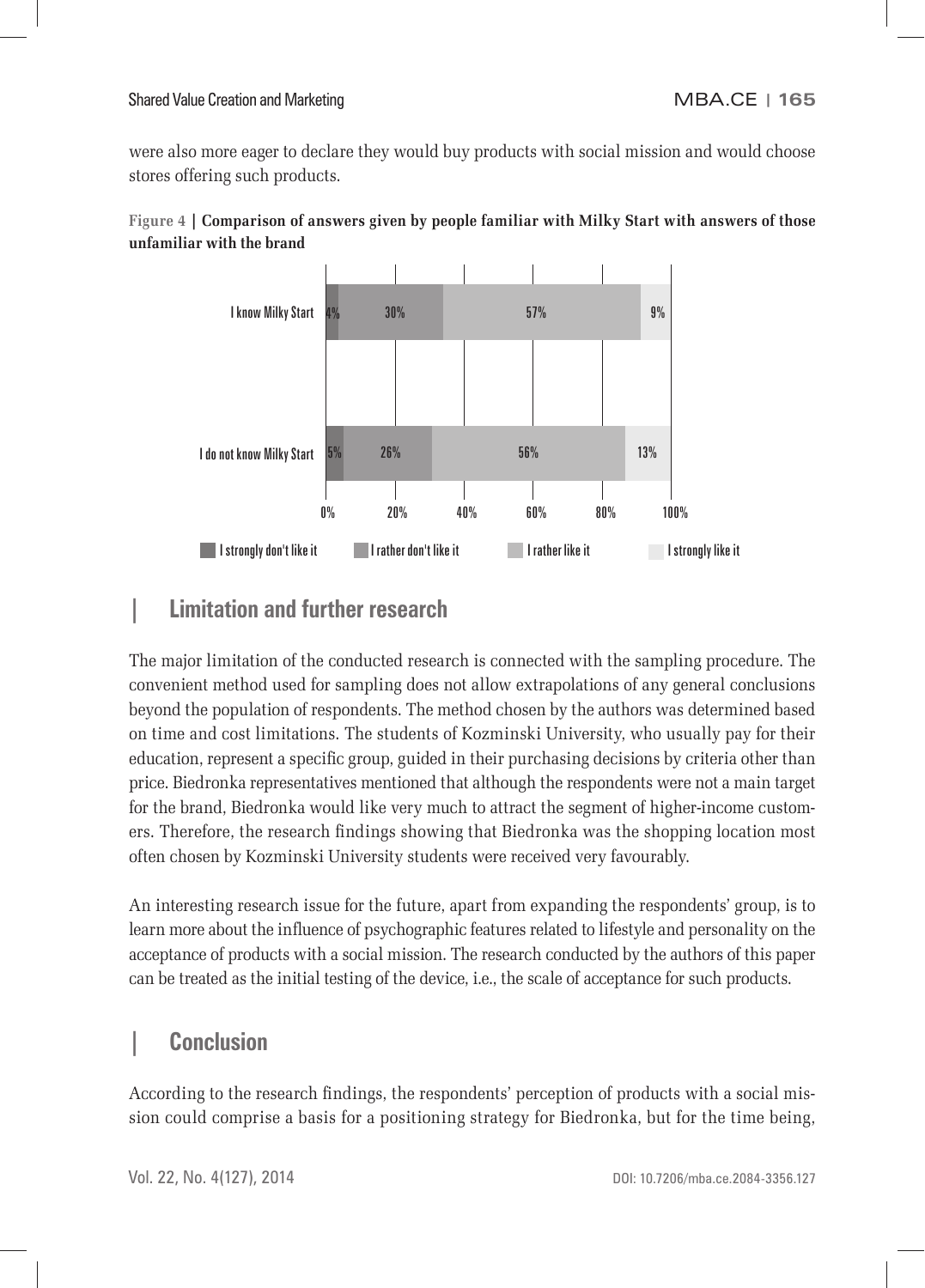many customers do not even know that Biedronka offers such products in cooperation with its partners. Without a promotional campaign aimed at educating buyers, the project awareness is limited. It can be even stated that its potential wasn't exploited from a marketing viewpoint.

The results of the year-over-year analysis conducted by Nielsen in March 2014 indicate an average annual sales increase of 2 percent for products with sustainability claims on the packaging and a lift of 5 percent for products that promoted sustainability actions through marketing programmes. A review of 14 other brands without sustainability claims or marketing show a sales increase of only 1 percent (Nielsen, 2014).

As was proven by the authors of this paper on the basis of the literature analysis and the conducted research, consumers are increasingly noticing products and services offered by companies involved in exerting positive social and environmental impacts.

To create the social and business value, the following elements are required: social purpose, defined need, measurement, right innovation structure and co-creation (Pfitzer et al., 2013). However, in order to position this idea successfully, effective marketing communication is also indispensable.

It is not enough to present customers with a value that is both important to them and socially useful, it must also be properly communicated.

#### References

Attia, S.T. and Hooley, G. (2007). The role of resources in achieving target competitive positions. *Journal of Strategic Marketing*, *2*: 91–119.

Blankson, C. and Kalafatis, S.P. (2004). The Development and Validation of a Scale Measuring Consumer/ Customer-Derived Generic Typology of Positioning Strategies, *Journal of Marketing Management*, *1*: 5–43.

Carroll, A.B. (1999). Corporate social responsibility: evolution of a definitional construct, *Business and Society*, 38(3): 268–295.

Commission of the European Communities (2001). Green Paper: Promoting A European Framework for Corporate Social Responsibility, COM(2001) 366, July.

Crane, A., Palazzo, G., Spence, L.J. and Matten, D. (2014). Contesting the value of Creating Shared Value. *California Management Review*, *56*(2): 130–153, cmr.berkeley.edu (05.10.2014).

Crane, A., Palazzo, G., Spence, L.J. and Matten, D. (2014). Contesting the value of Creating Shared Value. *California Management Review*, *56*(2): 130–154, cmr.berkeley.edu (05.10.2014).

Danone (2014). http://www.danone.pl/Spoleczna-odpowiedzialnosc/Spoleczenstwo/Mleczny-start-marka-z-misja-spoleczna (12.02.2014).

Doyle, P. (2003). *Marketing wartości*. Warszawa: Felberg.

Emerson, J. (2003). *The Blended Value Map: Tracking the Intersects and Opportunities of Economic, Social and Environmental Value Creation*, http://www.blendedvalue.org/wp-content/ uploads/2004/02/pdf-bv-map.pdf (30.06.2014).

FSG, http://www.fsg.org/KnowledgeExchange (10.01.2014).

Garriga, E. and Mele, D. (2004). Corporate social responsibility theories: mapping the territory. *Journal of Business Ethics*, *53*(1–2): 51–71.

Green, J. (1984). Approaching the core of consumer behaviour. *Marketing research*, November: 19–20.

Hart, S.L. and Milstein, M.B. (2003). Creating sustainable value. *Academy of Management Executive*, *17*(2): 56–69.

Kramer, M. (2011) *"CSR vs. CSV – What's the difference?", FSG Creating Shared Value Blog*, http://www.fsg.org/KnowledgeExchange/Blogs/CreatingSharedValue/PostID/66.aspx (19.02.2014).

Kotler, P. (2005). *Marketing*. Poznań: Dom Wydawniczy Rebis.

Krzyżanowska, M. (2011). *Zachowania konkurentów*. In: L. Garbarski (ed.), *Marketing. Koncepcja skutecznych działań*. Warszawa: PWE.

Krzyżanowska, M. and Tkaczyk, J. (2012). Competitive landscape of the educational market: A managerial perspective. *International Journal of Management Cases*, *14*(4): 238–251.